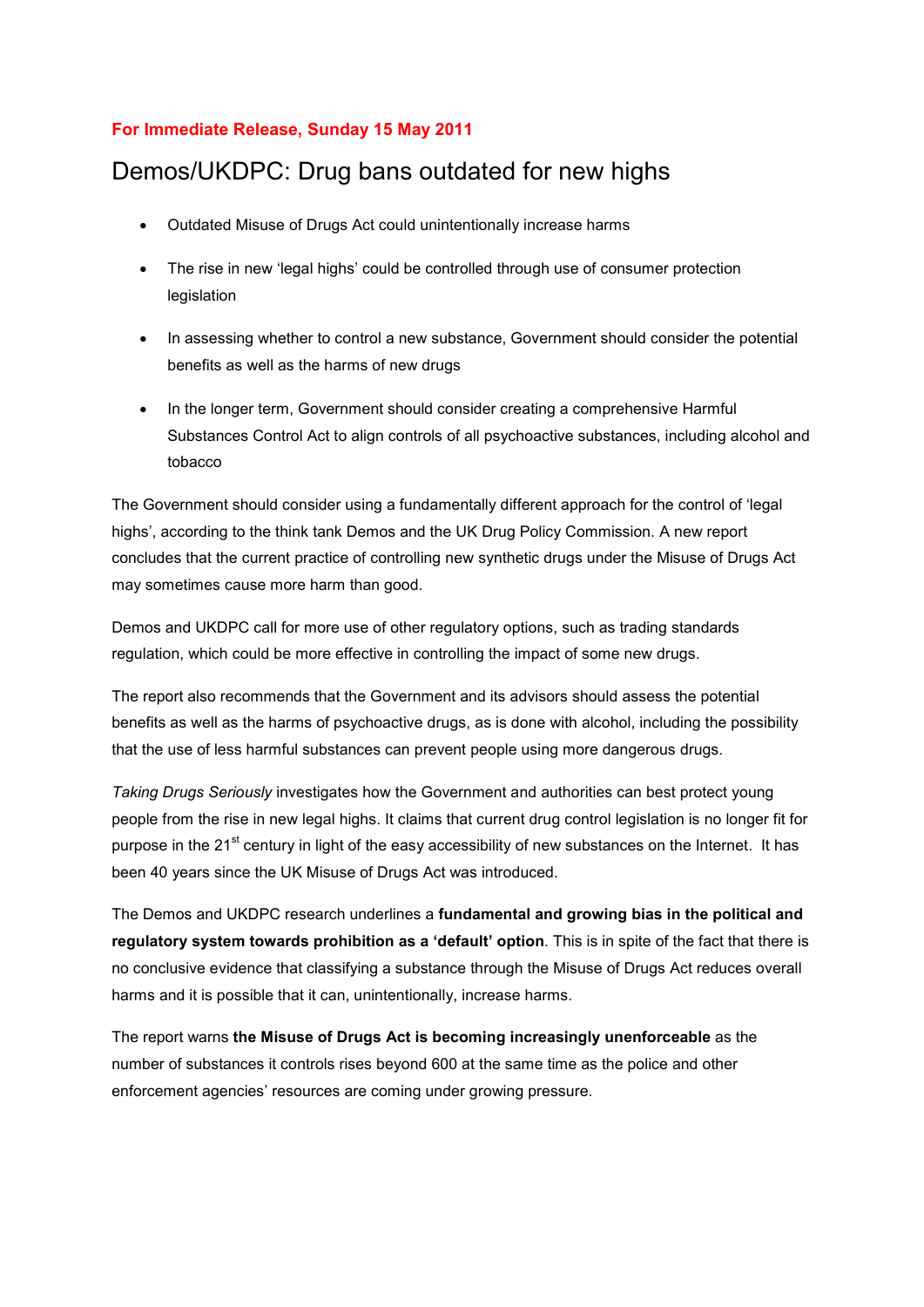There are also **significant concerns that planned temporary banning powers could lead to neglect in considering other control options**. *Taking Drugs Seriously* advises the Government to commit to a full-scale assessment of the use and impact of these powers.

Demos and UKDPC also warn that the range of psychoactive substances, including alcohol and tobacco, are currently controlled with an **inconsistent and confusing collection of regulations**, which undermine the credibility of the overall system of control especially in the eyes of young people.

The Demos and UKDPC report recommends:

The Government should give greater consideration to controlling the supply of new psychoactive drugs through the wide range of **consumer protection legislation** already available.

More research needs to be conducted into the **benefits and harms of continuing with current UK drug control policy**. Further investigation should also be carried out into the effects of new 'legal highs' available on the market.

**A comprehensive Harmful Substances Control Act** covering the supply of all potentially harmful substances, including alcohol, solvents and tobacco, through a range of different control options in a consistent framework could result in a policy better able to cope with substance control in the 21<sup>st</sup> century.

The Government should **tap into the experience of drug users and front-line workers** to help form an 'early warning system' and a real-time information source for emerging drugs.

Jonathan Birdwell, co-author, said:

"The Misuse of Drugs Act has passed its sell-by date. So-called 'legal highs' present an entirely new challenge that needs a more intelligent response. With the aim of being hard-line towards all psychoactive substances, the Government risks making it more, not less, dangerous for young people who want to experiment."

Roger Howard, Chief Executive of the UK Drug Policy Commission, said:

"Forty years ago, the Misuse of Drugs Act was passed in a world where new drugs came along every few years, not every few weeks. The argument about whether to be tough or soft about drugs is increasingly redundant in the era of the internet and global trade: we have to think differently. It might be time to say that those who seek to sell new substances should have to prove their safety, rather than that the government should have to prove otherwise. Controlling new substances through trading standards legislation offers a new vehicle to achieve this."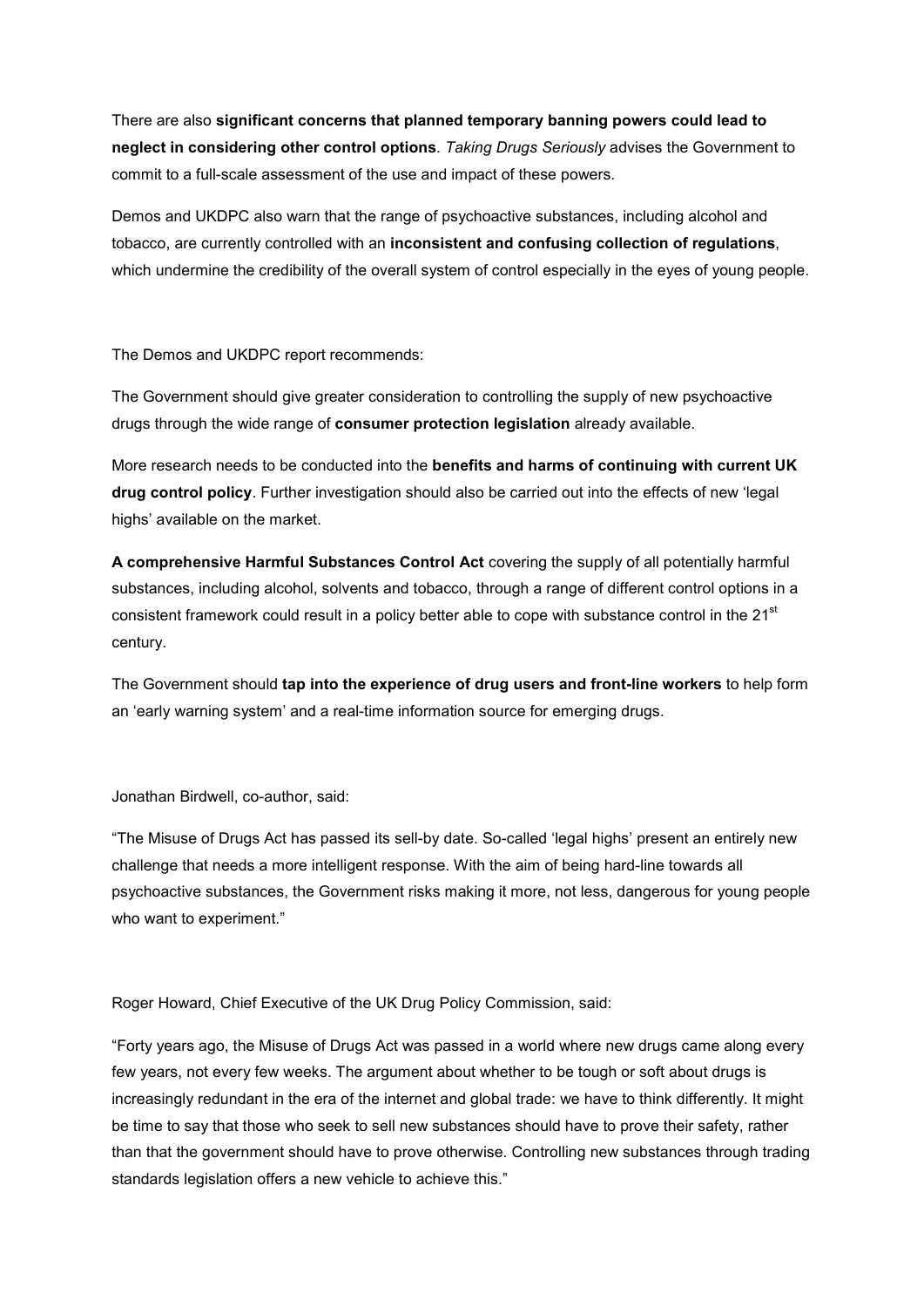Tim Hollis, Chief Constable of Humberside Police, and national lead on drugs for the Association of Chief Police Officers (ACPO), said:

"The report from Demos and the UK Drug Policy Commission raises new insights into how the challenge of new synthetic drugs can be addressed. It is a timely and helpful contribution to an important debate. Police forces and health professionals across England and Wales are only too aware of the problems that a wave of new drugs can bring. A particular challenge is the speed with which news of legal highs can be circulated on social networking sites and made available via the internet. The idea of Trading Standards officers having a stronger role in controlling substances is one that is worthy of consideration and reinforces the fact that closer partnership working is essential in addressing the issue."

## **Notes to editors:**

There are now over 600 substances controlled under the **Misuse of Drugs Act** in the UK and this number looks set to increase. According to data presented to the Independent Scientific Committee on Drugs, an unprecedented 40 new substances were produced in the Far East and sold in the UK in 2010.

Analysis of results from drugs testing in the British Army indicates that **cocaine use fell by more than half between 2008 and 2009**, at a time when mephedrone was becoming increasingly available. Use of cocaine then increased slightly over the course of 2010, following the ban on mephedrone. Analysis of emerging data on drug deaths suggests that between 2007/8 and the first six months of 2009, cocaine-related deaths among the UK population fell by 28%. It has been suggested that the fall in cocaine use and cocaine-related deaths might be due to users switching from cocaine to mephedrone (see Professor Sheila Bird's analysis of army data<sup>i</sup> and cocaine-related  $deaths<sup>ii</sup>$ ).

**Consumer protection legislation** could limit the numbers of vendors entitled to supply certain controlled substances and require that these vendors demonstrate that their product meets particular standards. These standards could include age restrictions on sales, requirements that they are sold with information on dosage levels and side effects, and controls on marketing and packaging. Civil and/or criminal sanctions could be applied for breaches of legislation, as are currently used for the unauthorised sale of solvents or inhalants under the Intoxicating Substances (Supply) Act 1985. This Act was passed following concern about the annual number of deaths of young people from 'glue sniffing'. Annual death rates were frequently in excess of 100 and even today are over 35.

A new **Harmful Substances Control Act** could be created to provide a single framework for controlling all psychoactive substances, including alcohol, tobacco, solvents, new legal highs, and those currently regulated by the Misuse of Drugs Act. This would allow the Government to correct the